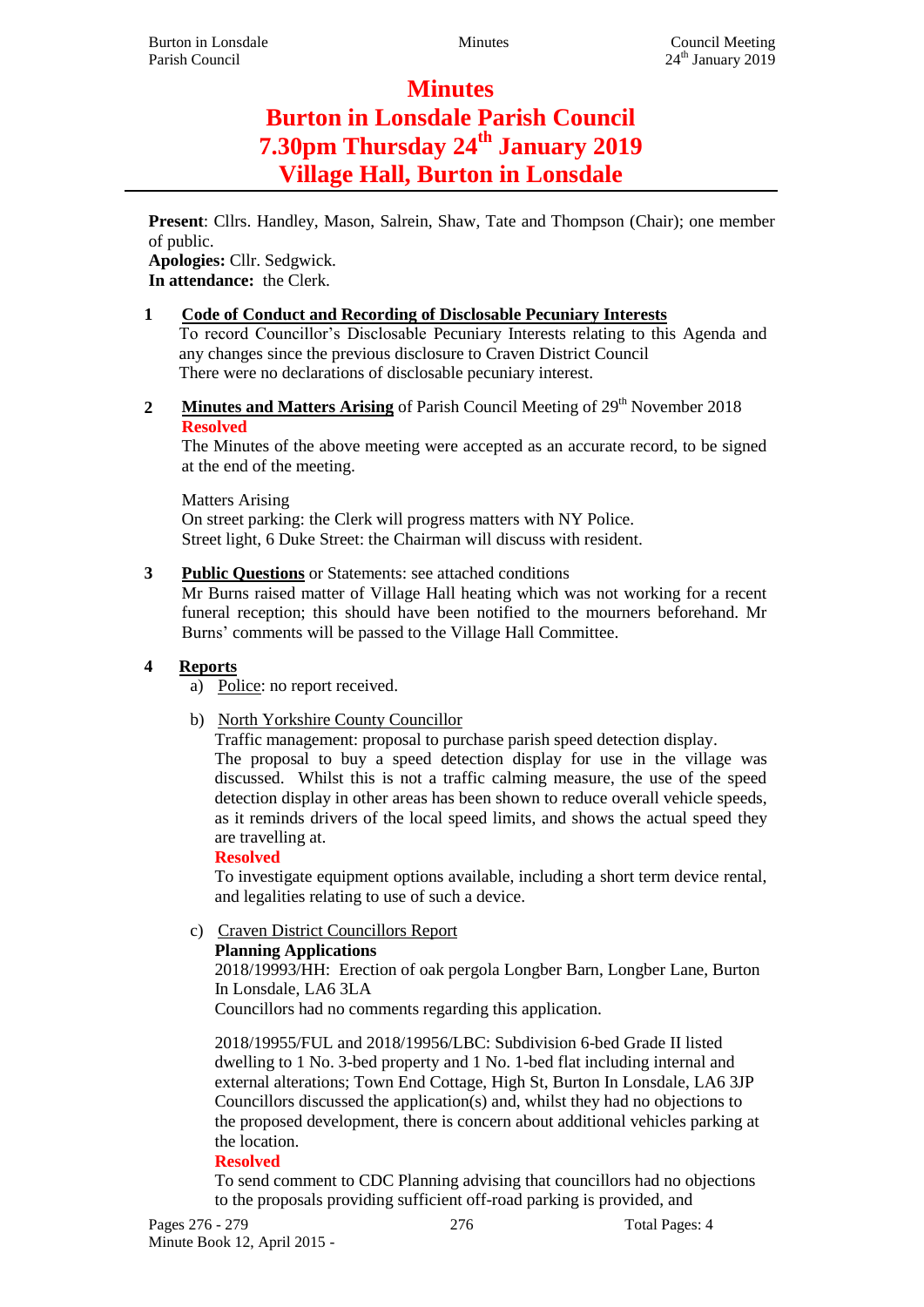suggesting it could be achieved by accessing an area to the rear of the property through the existing barn access.

d) Clerk

A village litter pick is being organised for Saturday  $2<sup>nd</sup>$  February; details in forthcoming *Burtonian*, an emailing and poster(s).

YLCA: nothing to report

Correspondence: no urgent items to report. The majority of correspondence now received by email and dealt with accordingly.

# **5 Finance Matters**

a) Bank balances, including receipts since statement date The Clerk circulated details of bank balances and commitments to councillors prior to the meeting (see appendix); the main figures were read to the meeting.

b) Approval of payments of budgeted and non budgeted items **Resolved**

To approve payments as per appendix; cheques to be signed after the meeting.

c) Change of water supplier

The Chairman and Clerk investigated changing water supplier to control costs. In view of pavilion use now and in the foreseeable future, it was decided to continue with the current supplier.

# **6 Parish Councillor Reports**

- a) Parish Councillors:
	- School Site

The Chairman reported an architect who has recently moved to the village has offered his services to the former school site redevelopment group.

The Chairman, in his capacity as a volunteer for the group has requested a grant from Craven District Council to pay for advice regarding a legal structure for the group. This will only be spent if the group goes ahead with the site purchase.

Cllr Salrein reported she is in contact with some the Richard Thornton Trust beneficiaries regarding the site.

b) Village Hall Committee

Both the Chairman and Cllr Salrein noted Mr Burns' comments regarding the recent heating failure and will ensure they are passed to the Committee for action.

There has been no further action regarding WiFi installation.

# c) Bentham Common Lands Charity

The Chairman reported there is a meeting scheduled for Wednesday  $30<sup>th</sup>$  January which may be re-scheduled due to one trustee not being able to attend that day.

- d) Woodland Trust: no report.
- e) Local Footpath Volunteers
	- Path from Greeta House through Clifford Wood: The Chairman reported work to better direct a small stream alongside the Greeta House wall has begun.
	- Burton/Ingleton footpath: the Chairman has briefly visited the damaged stiles previously reported.
	- Clifford Wood footpath: the Clerk reported the stile between the wood and the field beyond has a broken top rail besides rotten stile and fence posts previously reported, making it dangerous to negotiate the stile. This item was noted for action.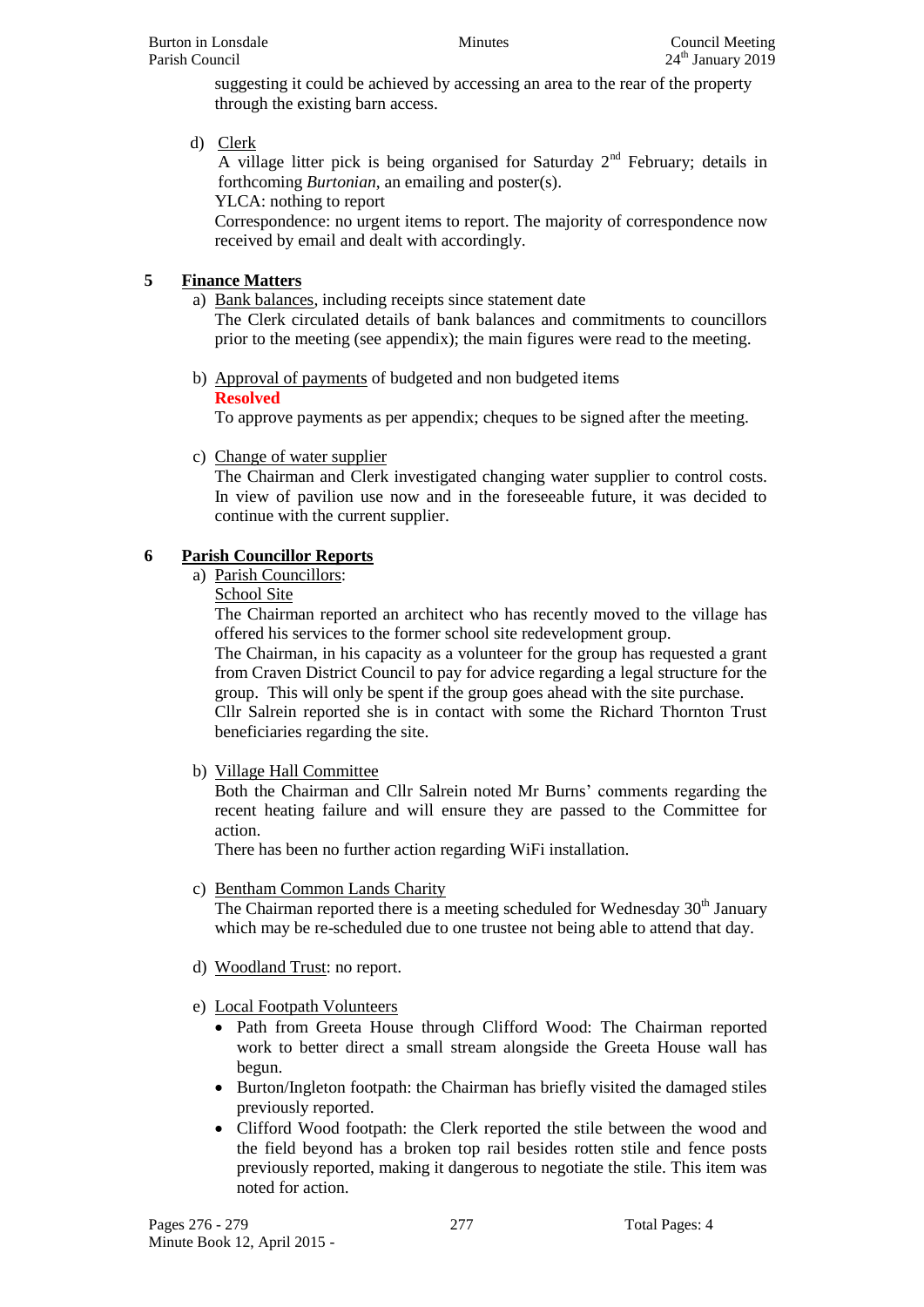#### **7 Recreation Committee**

- a) Grounds and Outdoor Equipment: inspection reports; maintenance The usual visual inspections have not raised any concerns and are noted.
- b) Pavilion: report re bookings, maintenance and cleaning The Clerk reported bookings at usual winter levels. The CCTV upgrade will be done during February; a notice informing the public that the area is being monitored by CCTV will be displayed. Further discussion **Resolved** To offer installation of an additional camera to monitor the Bowling Club area to the Club.

# **8 Maintenance Reports**

- a) Village Green, including War Memorial The Chairman reported the large brazier used at the Armistice Day commemoration will be moved to the Village Green in due course.
- b) Riverside Land: the Clerk confirmed the trees will be examined in May when in leaf, re ash die-back disease.
- c) Very Old and Separate Churchyard The Chairman reported no maintenance work has been done yet this year; a safety inspection will be done in May.
- d) Street Lighting: nothing to report.
- e) Public benches: the bench and surrounding area at the Ingleton/Ireby Road junction has been tidied (leaf debris removed, vegetation cut)

#### **9 Items to be included by Clerk in press release Resolved**

To include details of the Wheels to Work scheme and the litter pick date.

# **10 Date, time and venue next monthly Parish Council meeting**

**Resolved** to hold the following meetings: Full Council: Thursday 28<sup>th</sup> February, 7.30pm, Village Hall Recreation Committee: Thursday 21<sup>st</sup> February, 7.15pm, Pavilion

The meeting closed at 8.29pm.

**Signed ................................................................. Dated ..........................**

Pages 276 - 279 278 Total Pages: 4 Minute Book 12, April 2015 -